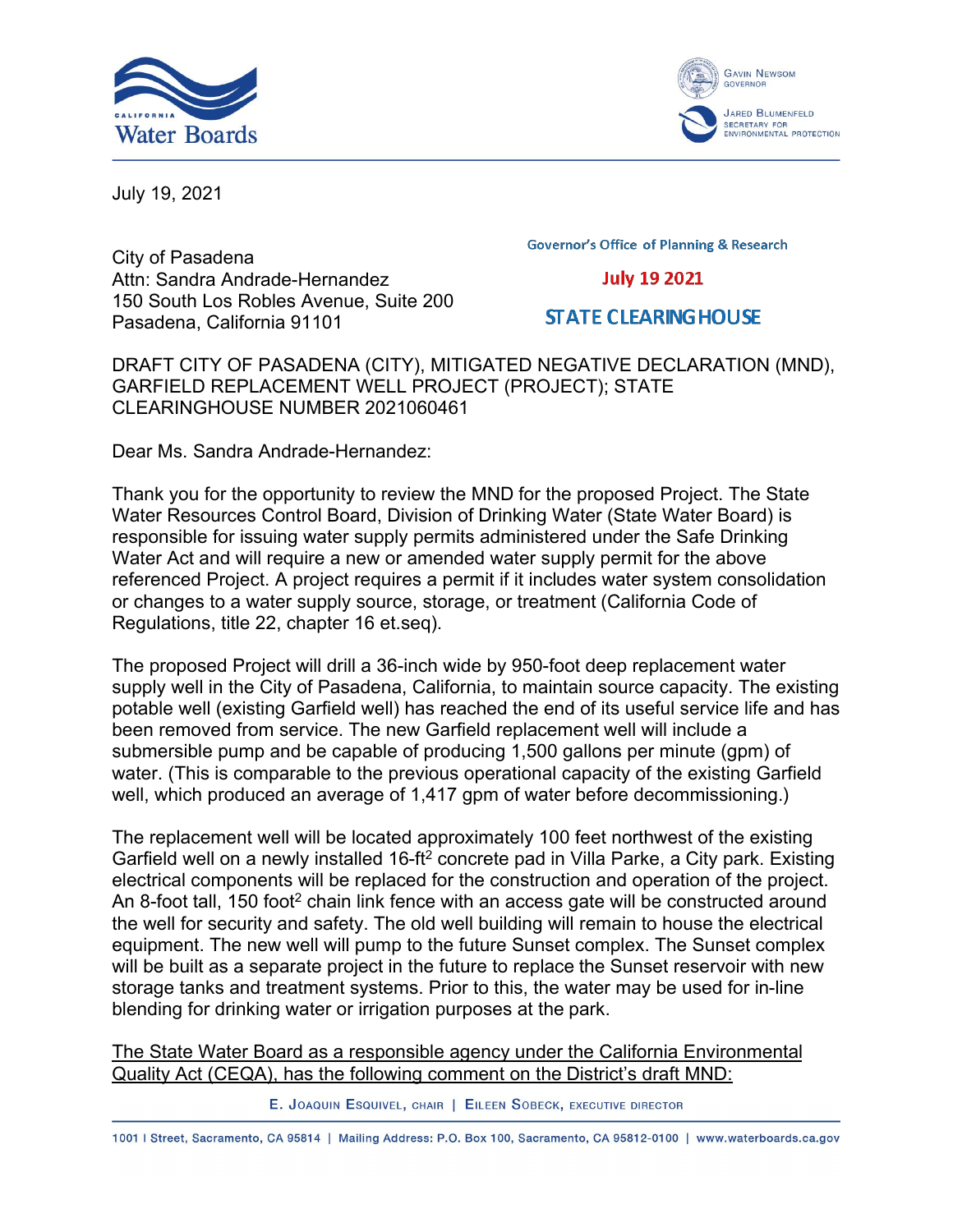Please clarify if the well will be connected to the existing Sunset reservoir- as it is, prior to the construction and implementation of the Sunset Complex Project or if the well be connected to the storage tank/s only after the replacement storage tanks and new treatment tanks are put into place.

When the review process has ended, please forward the following items with your permit application to the State Water Board, Los Angeles Metropolitan Office:

- · CEQA Documents
	- $\circ$  The draft and final MND and Mitigation Monitoring and Reporting Plan (MMRP)
	- $\circ$  The Resolution or Board Minutes certifying and adopting the MND and MMRP and approving the Project;
	- o The date stamped Notice of Determination (NOD) filed at the Los Angeles County Clerk's Office or Governor's Office of Planning and Research, State Clearinghouse, and
	- o Any comment letters received and the District's responses, as appropriate.
- Permit Supporting Documents
	- $\circ$  A copy of the destruction permit for the replacement of the Garfield Well.
	- $\circ$  A written request for a variance from the required setback for the storm drain manhole.

Please contact Karen Wong at the Los Angeles Metropolitan District Office, at (818) 551-2037 or email at [Karen.Wong@waterboards.ca.gov](mailto:Karen.Wong@waterboards.ca.gov) if you have any questions regarding water supply permitting requirements.

Sincerely,

Lori Schmitz

Lori Schmitz Environmental Scientist Division of Financial Assistance Special Project Review Unit 1001 I Street, 16<sup>th</sup> Street Sacramento, CA 95814 [Lori.Schmitz@waterboards.ca.gov](mailto:Lori.Schmitz@waterboards.ca.gov) (916) 449-5285

Cc:

Office of Planning and Research, State Clearinghouse

Karen Wong Associate Sanitary Engineer